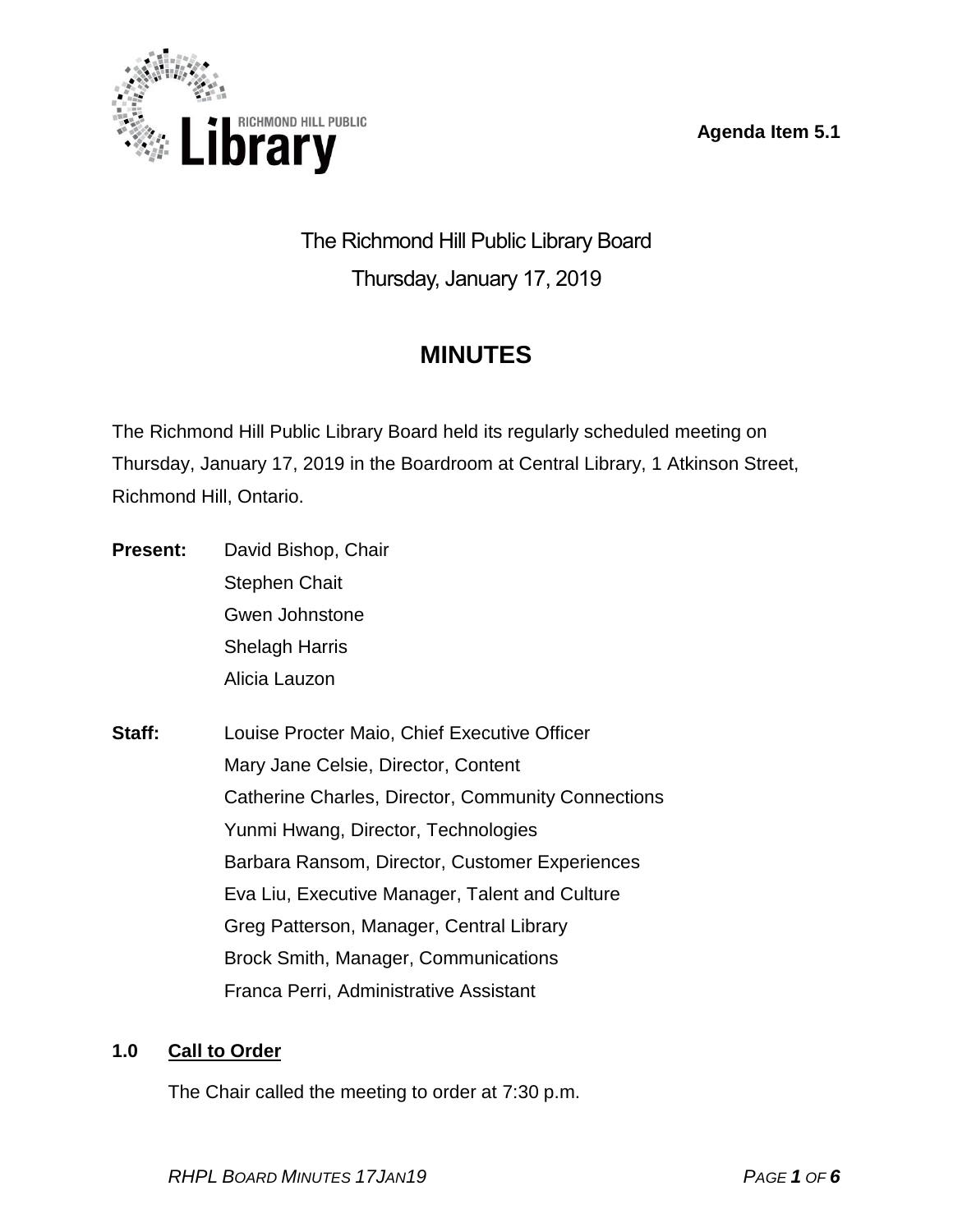# **2.0 Regrets**

Marj Andre Adam Grachnik Councillor Castro Liu

# **3.0 Adoption of Agenda**

**Motion:**  19:01

# **Moved By:**

S. Chait

# **Seconded by:**

G. Johnstone

**THAT** the Agenda of January 17, 2019 be adopted as revised by adding Agenda Item 7.5 eContent for Libraries Campaign Report.

# **CARRIED**

# **4.0 Disclosure of Pecuniary Interest and the General Nature Thereof**

There were no disclosures of pecuniary interest.

# **5.0 Minutes**

# **5.1 Library Board Minutes – December 13, 2018**

**Motion:** 19:02

**Moved By:** G. Johnstone

**Seconded by:** A. Lauzon

**THAT** the Minutes of December 13, 2018 be adopted.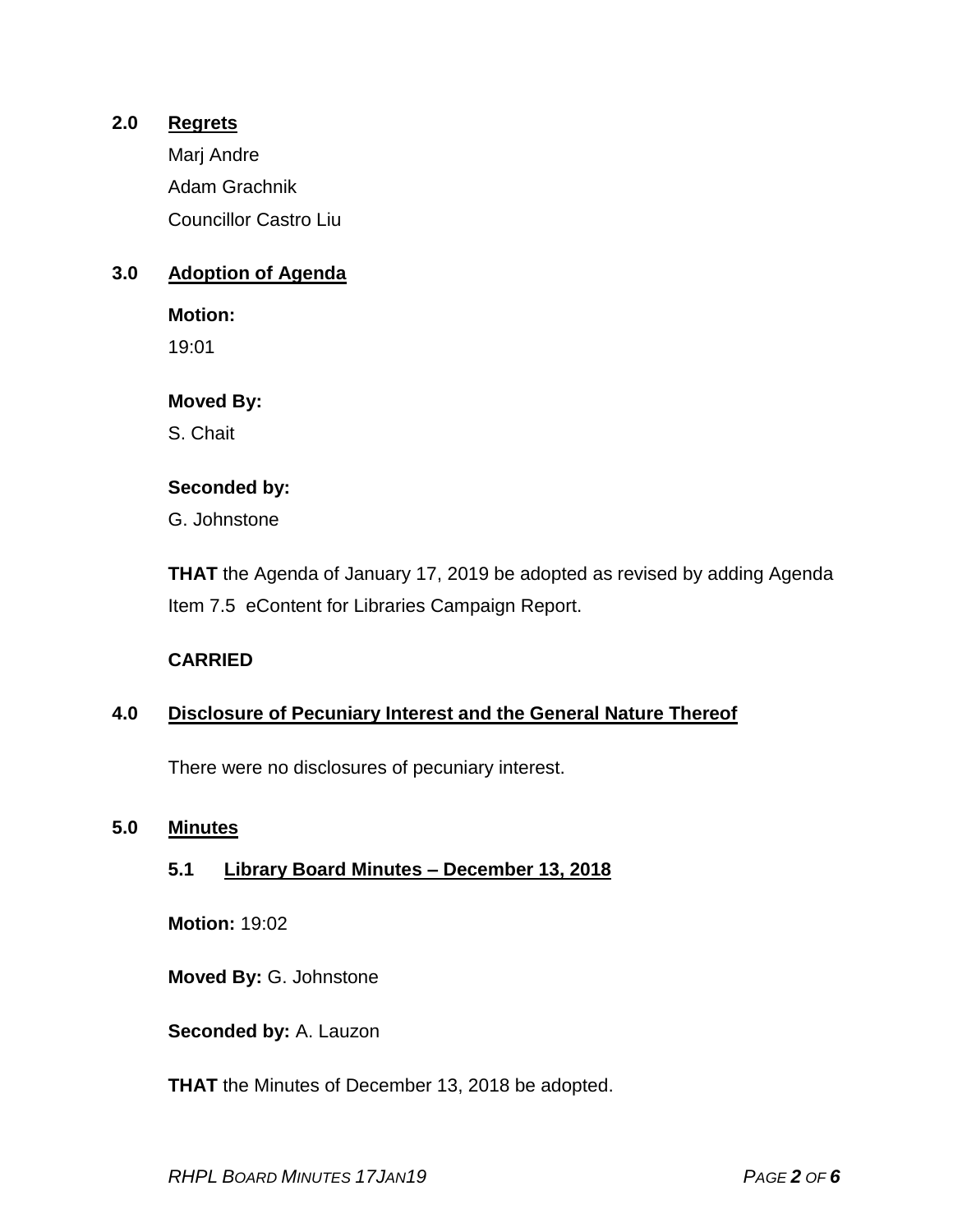# **CARRIED**

# **6.0 Correspondence**

#### **7.0 Reports**

Accessible documents can be accessed through the  $RHPL$  website > About Us > [Library](http://www.rhpl.richmondhill.on.ca/AboutUs/LibraryBoard.cfm) Board

#### **7.1 Final 2013 – 2017 Strategic Plan Status Report – SRLIB19.01**

A report was issued prior to the meeting and was presented by B. Smith, Manager, Communications.

**Motion**: 19:03

**Moved By:** A. Lauzon

**Seconded by:** S. Harris

**THAT** the Final 2013 – 2017 Strategic Plan Report Card Report dated January 17, 2019 be received for information.

# **CARRIED**

**7.2 2018 Annual Accessibility Policy and Program Report – SRLIB19.02** A report was issued prior to the meeting and was presented by M.J. Celsie, Director, Content.

**Motion:** 19:04

**Moved By:** G. Johnstone

**Seconded by:** A. Lauzon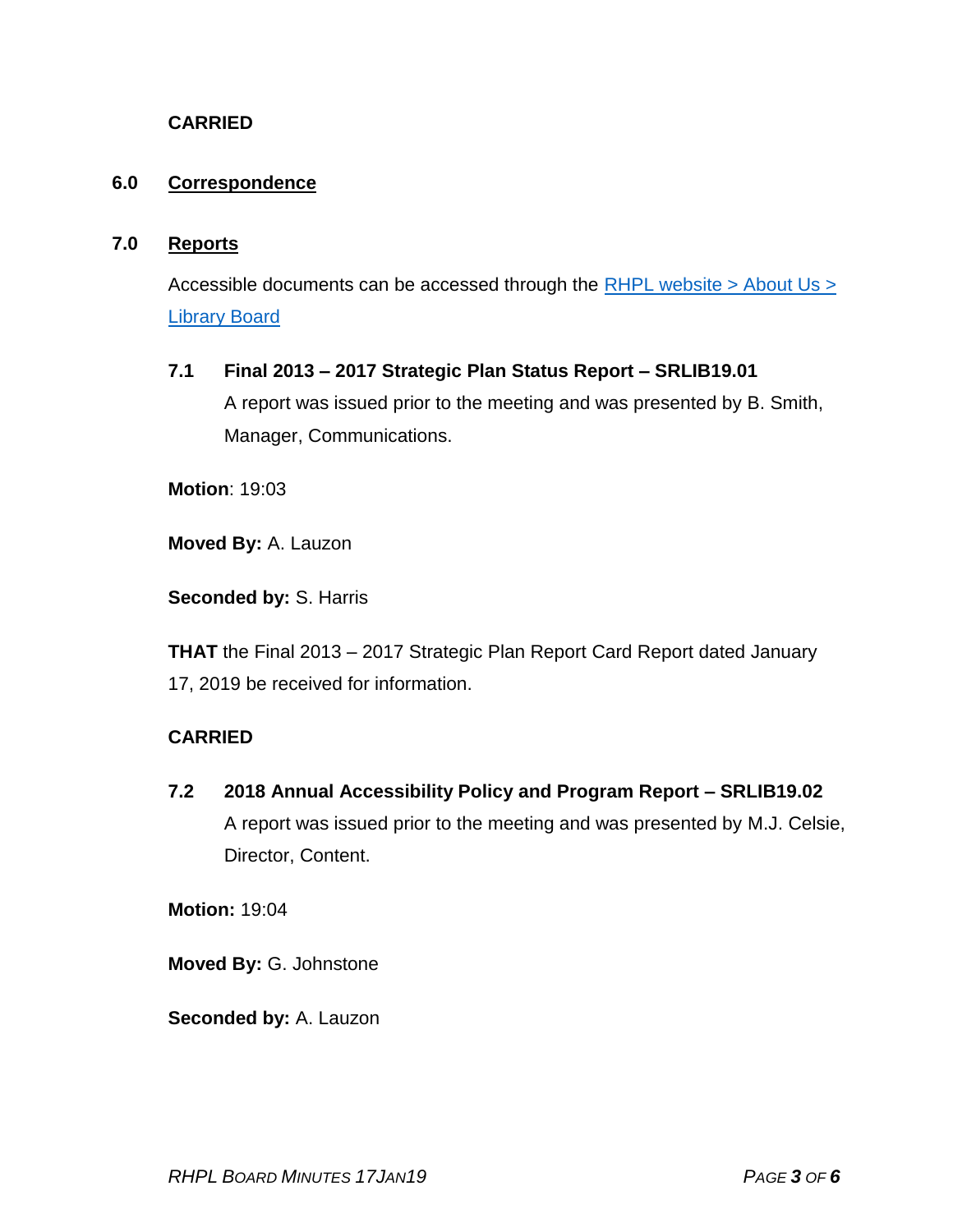**THAT** the Library Board approves the Richmond Hill Public Library Board Accessibility Policy dated January 17, 2019 and receives the 2018 Annual Accessibility Program Report for information.

# **CARRIED**

# **7.3 2018 Annual Health and Safety Policy and Program Report – SRLIB19.03**

A report was issued prior to the meeting and was presented by G. Patterson, Manager, Central Library.

**Motion:** 19:05

**Moved By:** S. Chait

**Seconded by:** G. Johnstone

**THAT** the Library Board approve the Richmond Hill Public Library Board Health and Safety Policy Statement, and Respect in the Workplace – Harassment & Violence Policy; and receive the Annual Health and Safety Report for 2018 for information.

# **CARRIED**

**7.4 2019 Operating Budget Status Report – SRLIB19.04**

A report was issued prior to the meeting and was presented by L. Procter Maio, Chief Executive Officer.

**Motion:** 19:06

**Moved By:** S. Chait

**Seconded by:** G. Johnstone

**THAT** the 2019 Operating Budget Status Report be received for information.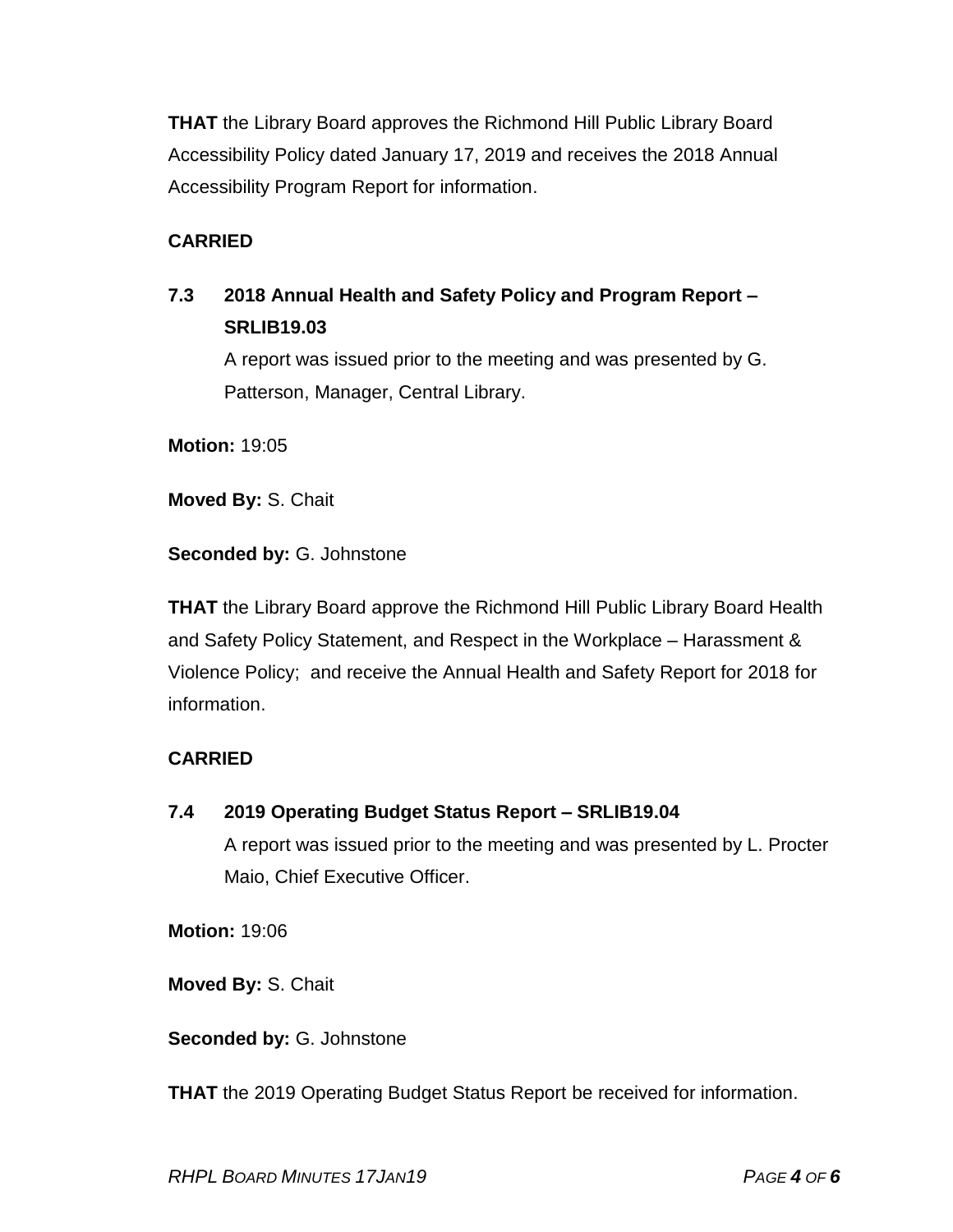# **CARRIED**

# **7.5 eContent for Libraries Campaign Report – SRLIB19.05**

A report was issue prior to the meeting and was presented by M. J. Celsie, Director, Content.

**Motion:** 19:07

**Moved By:** S. Chait

**Seconded by:** G. Johnstone

**THAT** the eContent for Libraries Campaign Report be received for information.

# **CARRIED**

# **8.0 Member Announcements**

Eva Liu, Executive Manager, Talent and Culture was introduced.

# **9.0 Date of Next Meeting**

The next Regular Meeting of the Library Board will be held on: **Thursday, February 21, 2019 at 7:30 p.m.**

# **10.0 Adjournment**

**Motion:** 19:08

**Moved By:** S. Harris

**Seconded by:** A. Lauzon

**THAT** the meeting be adjourned at 8:15 p.m.

# **CARRIED**